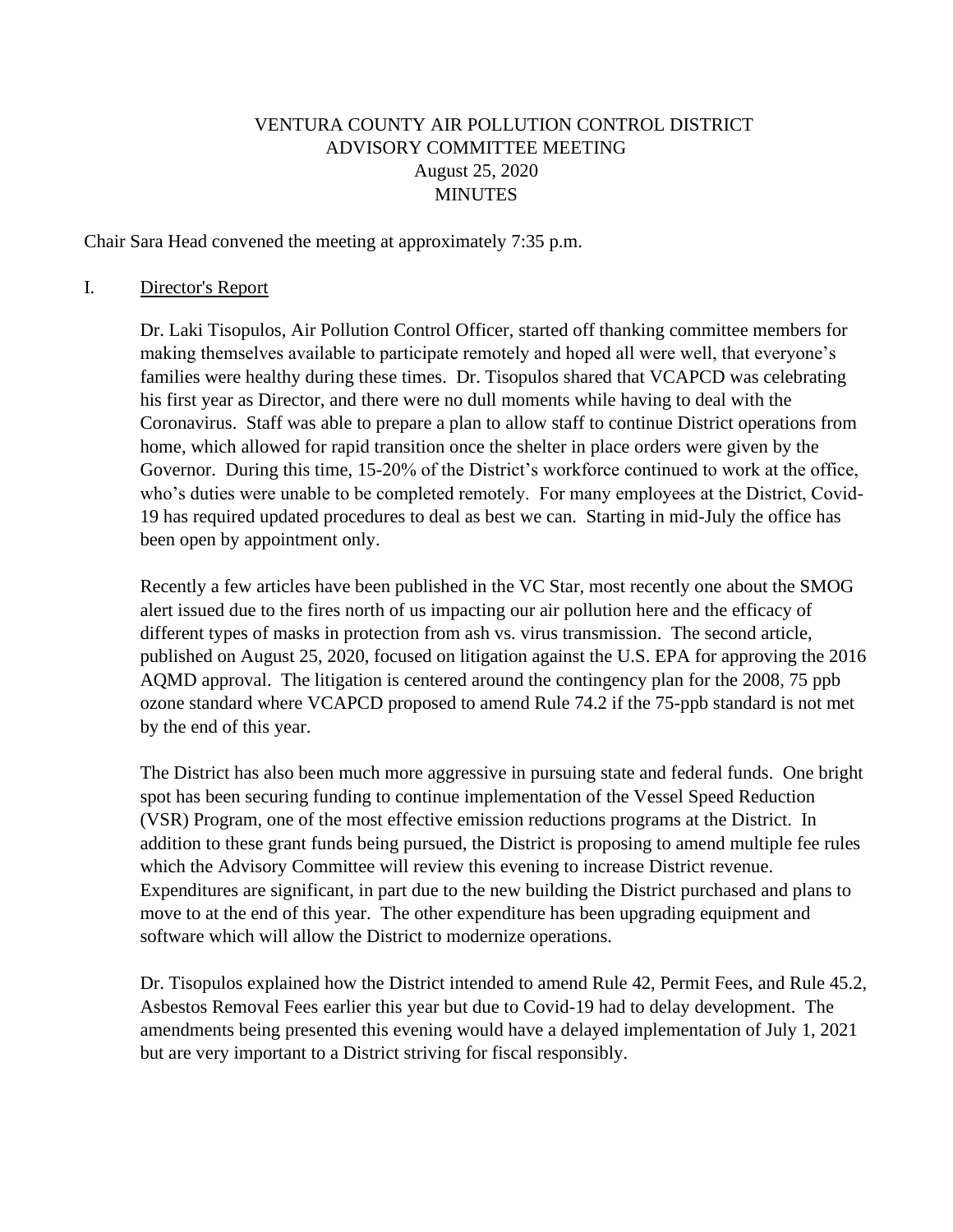VCAPCD Advisory Committee 8/25/2020 Page 2

#### II. Call to Order

Chair Sara Head called the meeting to order at approximately 7:46 p.m.

#### III. Roll Call

| Present             |                        |  |  |  |  |  |
|---------------------|------------------------|--|--|--|--|--|
| Michael Hughes      | <b>Joan Burns</b>      |  |  |  |  |  |
| <b>Richard Nick</b> | Kim Lim                |  |  |  |  |  |
| Randy Chapman       | Donald Bird            |  |  |  |  |  |
| Andy Sobel          | <b>Edward Carloni</b>  |  |  |  |  |  |
| Sara Head           | Hugh McTernan          |  |  |  |  |  |
|                     |                        |  |  |  |  |  |
|                     |                        |  |  |  |  |  |
| Absent              |                        |  |  |  |  |  |
| Jay Berger          | Ronald Fazzolare       |  |  |  |  |  |
| <b>Thomas Lucas</b> | Alice Sterling         |  |  |  |  |  |
| Paul Meehan         | Steve Colome (Excused) |  |  |  |  |  |
| Stephen Frank       |                        |  |  |  |  |  |
|                     |                        |  |  |  |  |  |
| <b>Staff</b>        |                        |  |  |  |  |  |
| Laki Tisopulos      | Ali Ghasemi            |  |  |  |  |  |
| Keith Macias        | <b>Tyler Harris</b>    |  |  |  |  |  |
| Danny McQuillan     | Alan Ballard           |  |  |  |  |  |
|                     |                        |  |  |  |  |  |
|                     |                        |  |  |  |  |  |

| Public | Representing |
|--------|--------------|
| None   |              |

#### IV. Minutes

Ed Carloni moved to approve the minutes of the September 24, 2019 Advisory Committee Meeting. Richard Nick seconded the motion. The Committee voted 10 yes, 0 no, with 0 abstentions.

### V. Committee Comment

There were no Committee comments.

## VI. Public Comment

There were no public members present.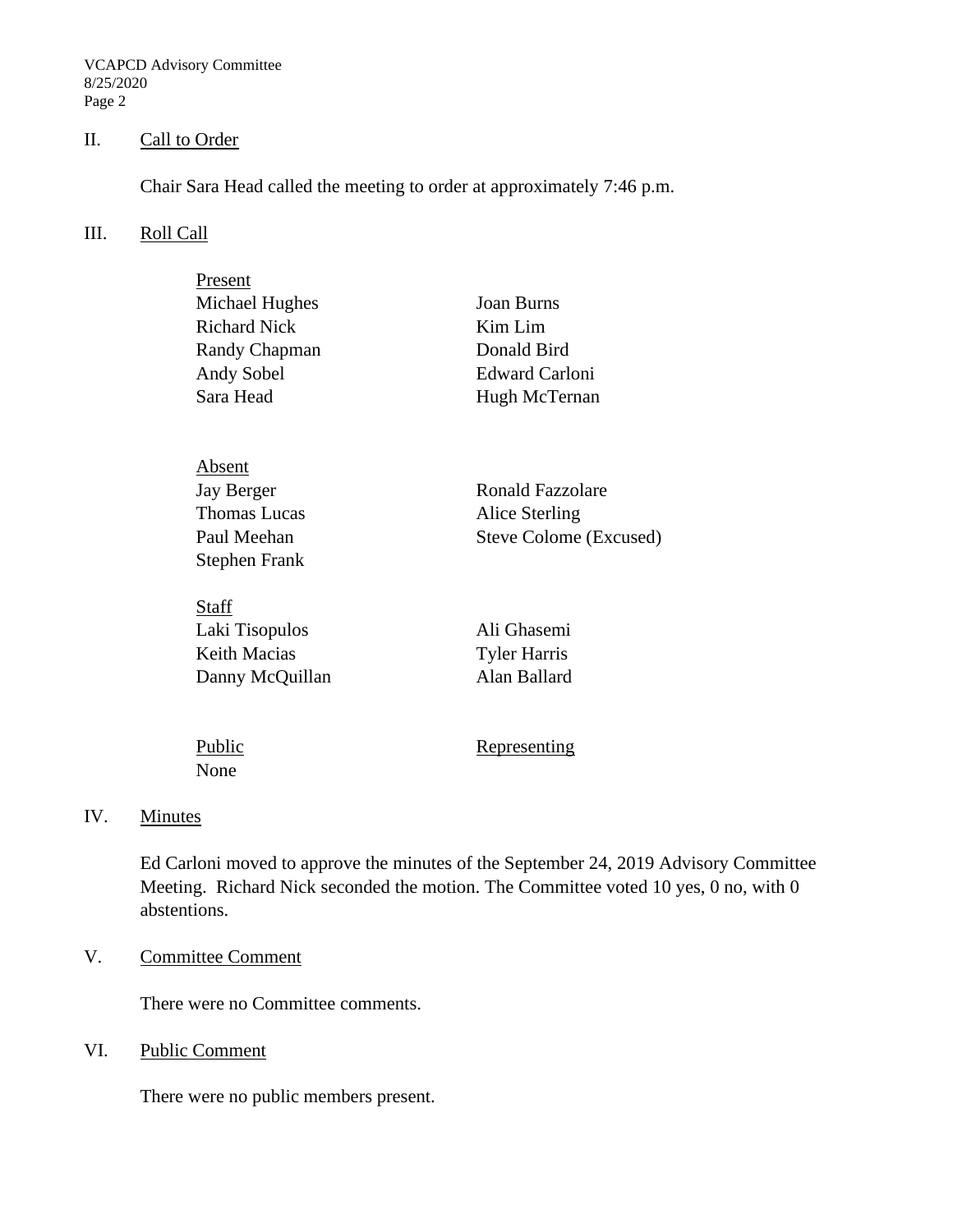#### VII. Officer Elections

Sara Head, the current Committee Chair, shared she was willing to serve again as chair, if the committee decided so. Randy Chapman moved to elect Sara Head as Chair and it was seconded by Hugh McTernan. The Committee voted unanimously to reelect Sara Head as Chair.

Paul Meehan, current Vice-Chair, though not present was nominated to serve as Vice-Chair again by Joan Burns which was seconded by Richard Nick. The Committee voted unanimously to reelect Mr. Meehan as Vice-Chair.

#### VIII. Old Business

There was no Old Business.

#### IX. New Business

Proposed Amendments to Rule 42 Permit Fees, Rule 45.2 Asbestos Removal Fees, and Rule 128 Compensation - Hearing Board Member

Mr. Ghasemi provided an overview of the proposal to amend Rule 42 and a brief PowerPoint presentation (see attached slides). Mr. Ghasemi explained how District has reduced expenses to continue to keep permitting costs low. The proposed changes would increase permit renewal fees in Rule 42 (Section H) by 3 percent, effective July 1, 2021, which is below the CPI of 3.34 percent. This would increase the minimum annual renewal fee for most sources by \$19. Proposed changes would increase the Districts revenue by approximately \$62,000. Rule 45.2 has not been amended since 1992, which is used to charge fees for implementation of Rule 62.7 and NESHAPS for asbestos removal. The fees are proposed to be increased to comparable to, or less than neighboring Districts to a level that covers District resources. Rule 128 has not been amended since 2001 and is proposed to be increased from \$75 to \$150 to provide compensation for the time provided by hearing board members.

There was discussion about Rule 45.2 implementing an application fee, applicable for demolition and renovation projects that contain zero asbestos containing material (ACM). This was confirmed by staff that is the intent and this application fee is similar with other districts. There was discussion about how this fee schedule would impact a school district that has to remove a few panels of ACM, staff confirmed that these fees would apply to school districts as there was no exemption for them.

The proposal to amend Rules 42, 45.2, and 128 was moved by Michael Hughes and seconded by Andy Sobel. The Committee approved the proposed amendments with 9 votes in favor and Hugh McTernan voting against due to no exemptions existing for school districts. There were no abstentions.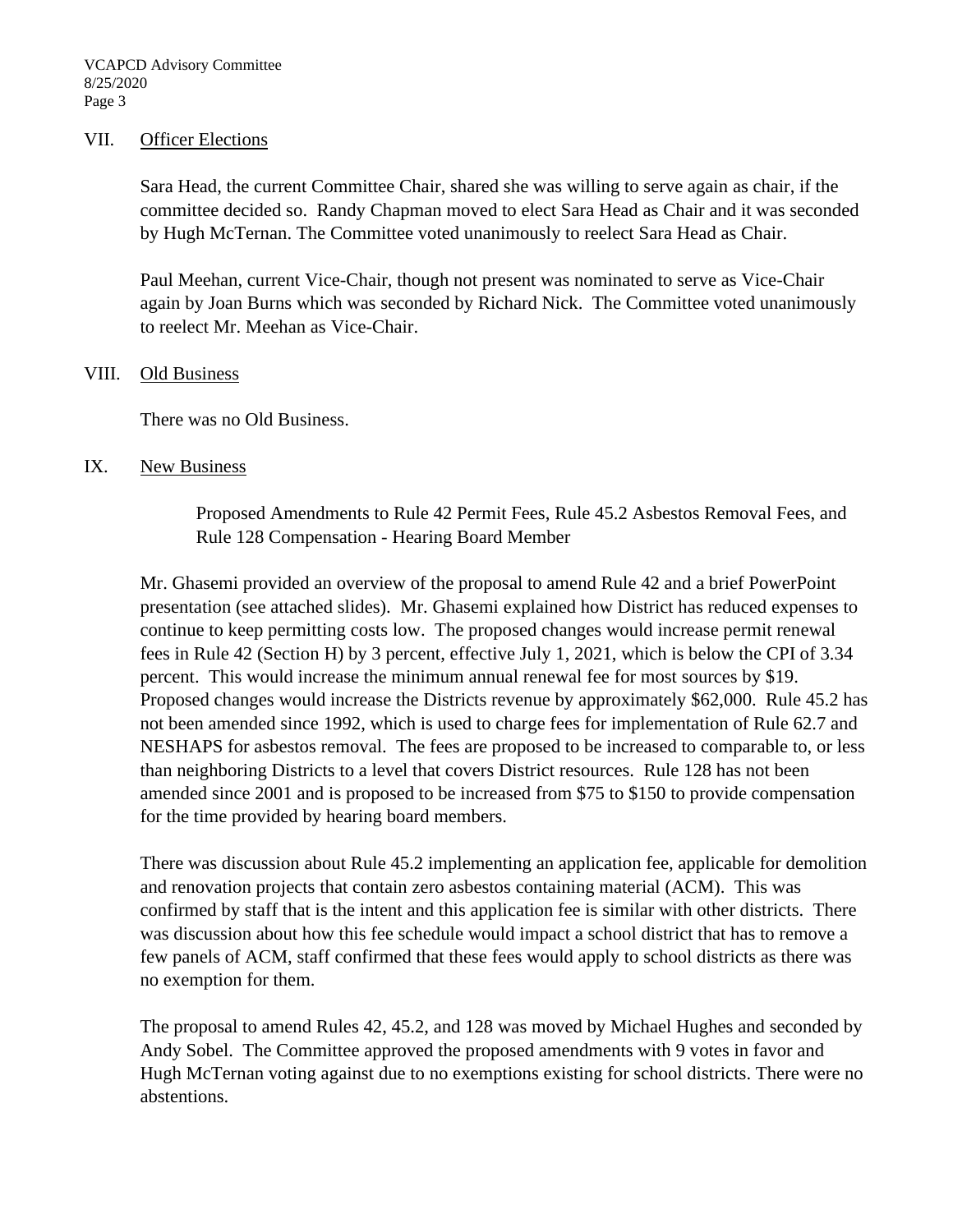### X. Adjournment

There was discussion about moving the start time of the September 22, 2020 Advisory Committee to 6:00 P.M. An adjusted start time of 6:00 p.m. for the September 22, 2020 meeting was moved by Richard Nick and seconded by Ed Carloni. The Committee approved the motion with 10 votes in favor and zero votes against. There were no abstentions.

Having no further business, the Chair adjourned the meeting at approximately 8:15 p.m.

Prepared by:

Danny McQuillan Air Pollution Control District Staff

Attachment 1: Rules 42, 45.2, and 128 Proposal PowerPoint Slides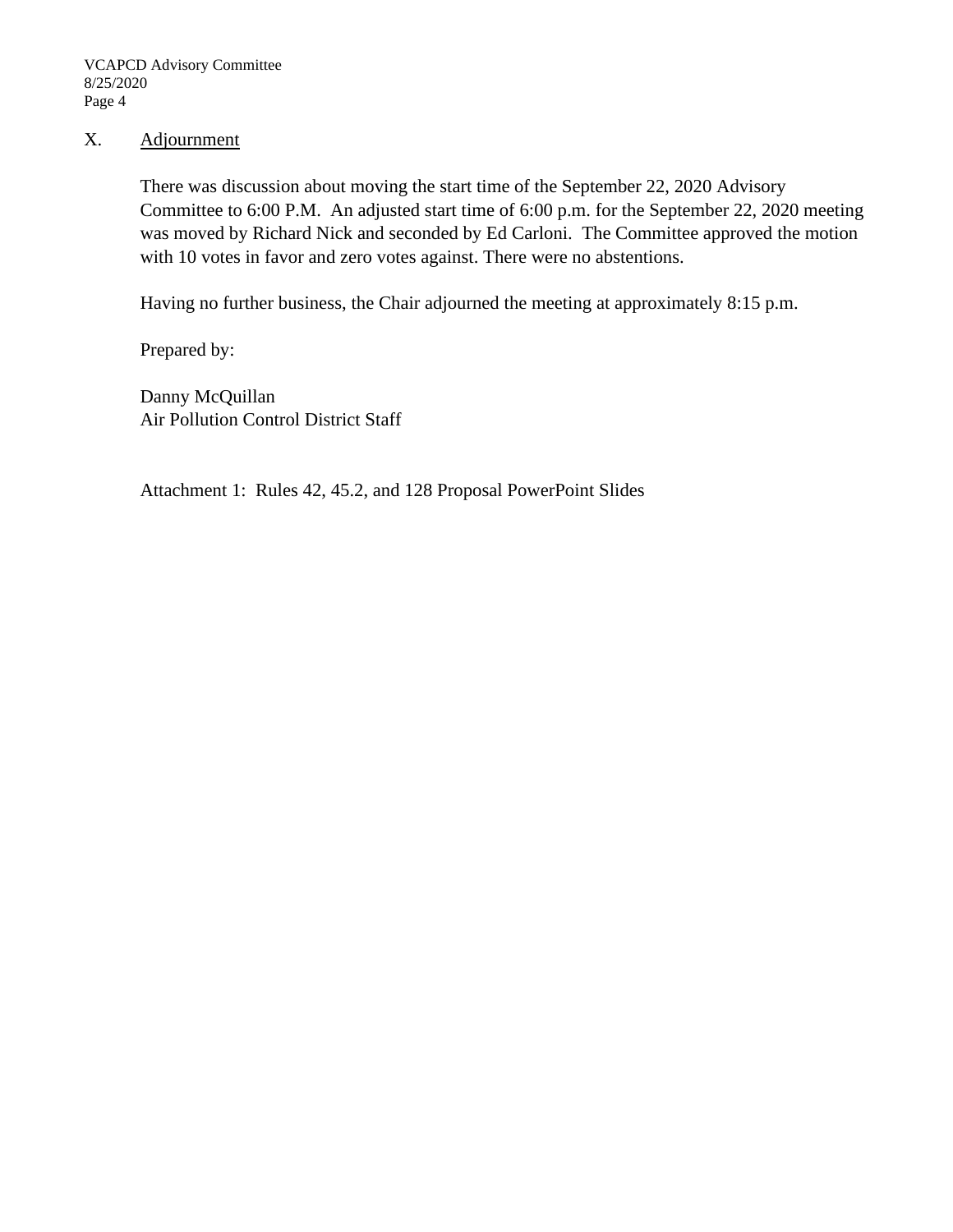## **Advisory Committee – Attendance & Voting Record**

## **Date: August 25, 2020**

|                         |                      | <b>Approval of September</b><br>24, 2019 minutes |               |                          |                                                       |               |                          |
|-------------------------|----------------------|--------------------------------------------------|---------------|--------------------------|-------------------------------------------------------|---------------|--------------------------|
|                         | Attendance<br>$\ast$ |                                                  |               |                          | <b>Officer elections</b><br><b>Sara Head as Chair</b> |               |                          |
| <b>Member</b>           |                      | <b>Moved</b>                                     | <b>Second</b> | Vote**                   | <b>Moved</b>                                          | <b>Second</b> | Vote**                   |
| <b>Michael Hughes</b>   | $\mathbf{P}$         |                                                  |               | Y                        |                                                       |               | Y                        |
| <b>Joan Burns</b>       | $\mathbf{P}$         |                                                  |               | Y                        |                                                       |               | Y                        |
| <b>Richard Nick</b>     | $\mathbf{P}$         |                                                  | X             | Y                        |                                                       |               | Y                        |
| <b>Jay Berger</b>       | $\mathbf N$          |                                                  |               | $\overline{\phantom{0}}$ |                                                       |               | $\overline{\phantom{a}}$ |
| <b>Ronald Fazzolare</b> | $\mathbf N$          |                                                  |               |                          |                                                       |               |                          |
| <b>Thomas Lucas</b>     | $\mathbf N$          |                                                  |               | $\overline{\phantom{0}}$ |                                                       |               | $\overline{\phantom{0}}$ |
| <b>Kim Lim</b>          | $\mathbf{P}$         |                                                  |               | Y                        |                                                       |               | Y                        |
| <b>Randy Chapman</b>    | $\mathbf{P}$         |                                                  |               | Y                        | X                                                     |               | Y                        |
| <b>Donald Bird</b>      | P                    |                                                  |               | Y                        |                                                       |               | Y                        |
| <b>Andy Sobel</b>       | P                    |                                                  |               | Y                        |                                                       |               | Y                        |
| <b>Alice Sterling</b>   | $\mathbf N$          |                                                  |               | $\overline{\phantom{0}}$ |                                                       |               | $\overline{\phantom{a}}$ |
| <b>Edward Carloni</b>   | P                    | X                                                |               | Y                        |                                                       |               | Y                        |
| <b>Paul Meehan</b>      | $\mathbf N$          |                                                  |               | $\overline{\phantom{0}}$ |                                                       |               | $\overline{\phantom{0}}$ |
| <b>Steve Colome</b>     | ${\bf N}$            |                                                  |               |                          |                                                       |               |                          |
| <b>Sara Head</b>        | ${\bf P}$            |                                                  |               | $\mathbf Y$              |                                                       |               | Y                        |
| <b>Hugh McTernan</b>    | $\mathbf{P}$         |                                                  |               | $\mathbf Y$              |                                                       | X             | Y                        |
| <b>Stephen Frank</b>    | ${\bf N}$            |                                                  |               | $\overline{\phantom{0}}$ |                                                       |               | $\qquad \qquad -$        |

8/25/20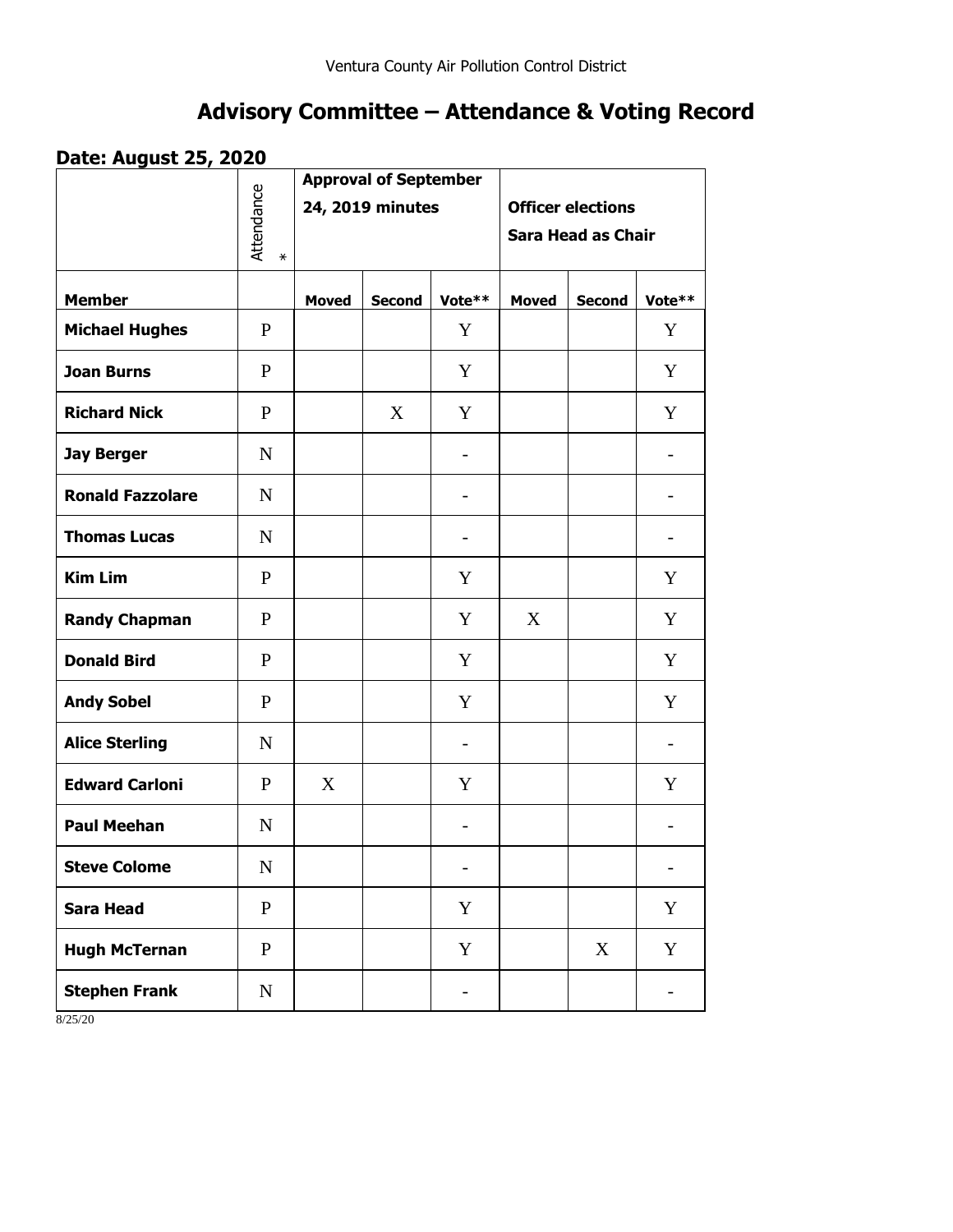## **Advisory Committee – Attendance & Voting Record**

## **Date: August 25, 2020**

|                         | Attendance*    | <b>Officer elections</b><br><b>Paul Meehan as Vice</b><br><b>Chair</b> |               |                              | <b>Approve proposed</b><br>amendments |               |                          |  |
|-------------------------|----------------|------------------------------------------------------------------------|---------------|------------------------------|---------------------------------------|---------------|--------------------------|--|
| <b>Member</b>           |                | <b>Moved</b>                                                           | <b>Second</b> | Vote**                       | <b>Moved</b>                          | <b>Second</b> | Vote**                   |  |
| <b>Michael Hughes</b>   | $\mathbf{P}$   |                                                                        |               | Y                            | X                                     |               | Y                        |  |
| <b>Joan Burns</b>       | P              | X                                                                      |               | Y                            |                                       |               | Y                        |  |
| <b>Richard Nick</b>     | $\mathbf{P}$   |                                                                        | X             | Y                            |                                       |               | Y                        |  |
| <b>Jay Berger</b>       | N              |                                                                        |               | $\overline{\phantom{0}}$     |                                       |               |                          |  |
| <b>Ronald Fazzolare</b> | $\mathbf N$    |                                                                        |               |                              |                                       |               | $\qquad \qquad -$        |  |
| <b>Thomas Lucas</b>     | $\mathbf N$    |                                                                        |               | $\overline{\phantom{0}}$     |                                       |               |                          |  |
| <b>Kim Lim</b>          | P              |                                                                        |               | Y                            |                                       |               | Y                        |  |
| <b>Randy Chapman</b>    | P              |                                                                        |               | Y                            |                                       |               | Y                        |  |
| <b>Donald Bird</b>      | $\mathbf{P}$   |                                                                        |               | Y                            |                                       |               | Y                        |  |
| <b>Andy Sobel</b>       | $\mathbf{P}$   |                                                                        |               | Y                            |                                       | X             | Y                        |  |
| <b>Alice Sterling</b>   | N              |                                                                        |               | $\overline{\phantom{a}}$     |                                       |               | $\overline{\phantom{0}}$ |  |
| <b>Edward Carloni</b>   | P              |                                                                        |               | Y                            |                                       |               | Y                        |  |
| <b>Paul Meehan</b>      | $\mathbf N$    |                                                                        |               | $\overline{\phantom{0}}$     |                                       |               |                          |  |
| <b>Steve Colome</b>     | $\overline{N}$ |                                                                        |               | $\overline{\phantom{0}}$     |                                       |               |                          |  |
| <b>Sara Head</b>        | $\mathbf{P}$   |                                                                        |               | Y                            |                                       |               | Y                        |  |
| <b>Hugh McTernan</b>    | $\mathbf{P}$   |                                                                        |               | Y                            |                                       |               | ${\bf N}$                |  |
| <b>Stephen Frank</b>    | ${\bf N}$      |                                                                        |               | $\qquad \qquad \blacksquare$ |                                       |               | $\overline{\phantom{a}}$ |  |

8/25/20